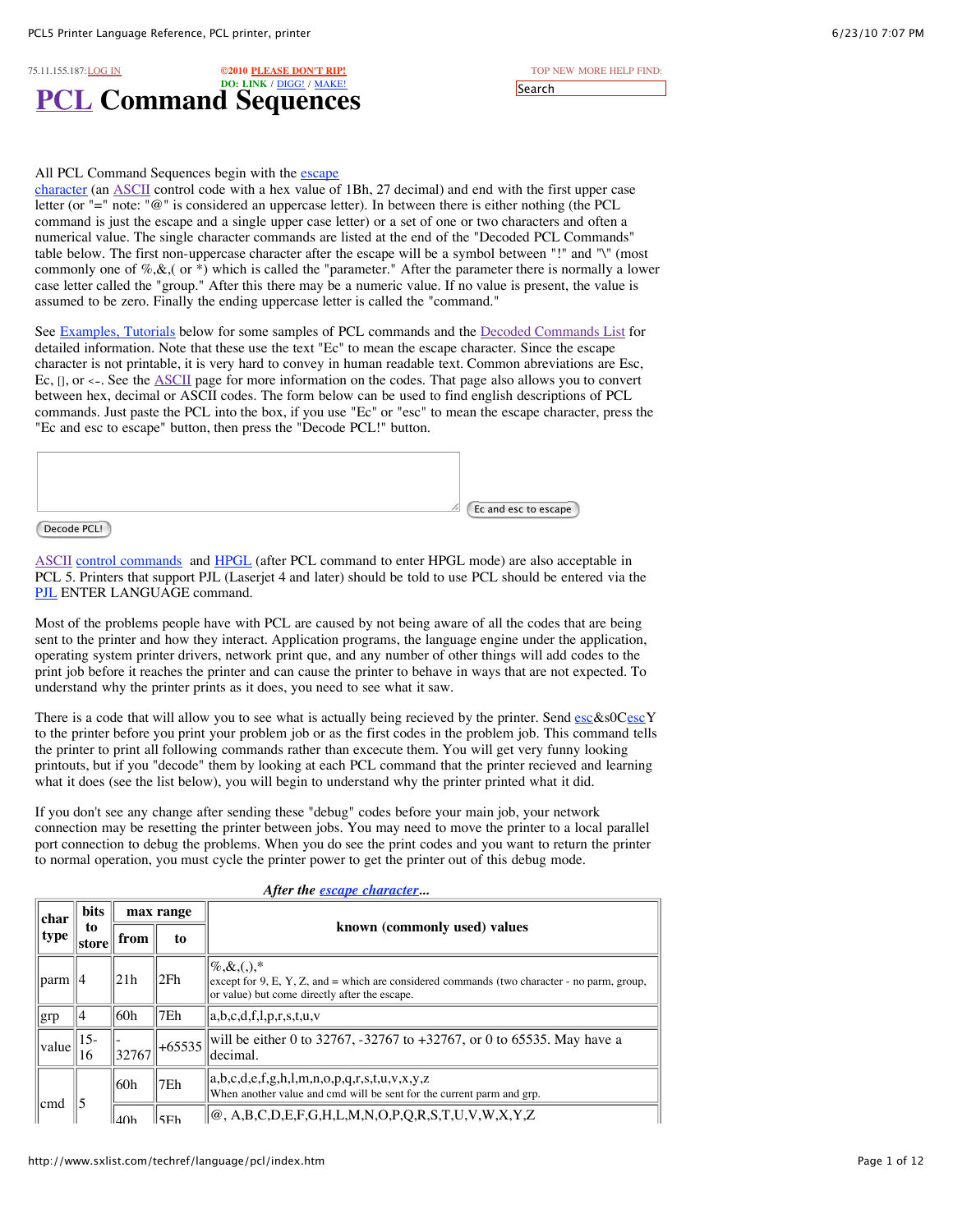When this is the last value and cmd for the current parm and grp

```
parm: <!...\>?.
group: <`...~>?.
digits: <0...9>?.
number: digits | '.' | digits ?.
                  | ?.
value: | sign number ?
    | number ?<br>| parm | group [ value
esc | parm | group [ value | lowercase? command ? PCLParmCmd ]
                                 | 'W' @+value ? PCLParmCmd .
                                uppercase? command ? PCLParmCmd .
       | '=' ? PCLSingleCmd .
      | '9' ?
       | 'E' ?
       | 'Y' ?
      | 'Z' ?
      error.
```
See:

[Decoded Commands List](http://www.sxlist.com/techref/language/pcl/decoded.htm)

Examples, tutorials

- [Horizontal Motion Index \(HMI\)](http://www.sxlist.com/techref/language/pcl/lj1202.htm)
- [Vertical Motion Index \(VMI\)](http://www.sxlist.com/techref/language/pcl/lj1203.htm)  $\bullet$
- $\bullet$ [Print Black Page \(Print Model\)](http://www.sxlist.com/techref/language/pcl/lj1438.htm)
- [Sending Escape Sequences in DOS](http://www.sxlist.com/techref/language/pcl/lj1551.htm)
- [Maximum Printable Page](http://www.sxlist.com/techref/language/pcl/lj1559.htm)
- [Relative Cursor Positioning](http://www.sxlist.com/techref/language/pcl/lj1602.htm)
- [Font selection list](http://www.sxlist.com/techref/language/pcl/fonts.htm)
- [Download Soft Fonts](http://www.sxlist.com/techref/language/pcl/lj1613.htm)
- [Downloadable Font Creation](http://www.sxlist.com/techref/language/pcl/fontdnload.htm)
- [Display Functions \(Debug Mode\)](http://www.sxlist.com/techref/language/pcl/lj1614.htm)
- [Symbol Set Selection](http://www.sxlist.com/techref/language/pcl/lj1616.htm)  $\bullet$
- [Transparent Print Data](http://www.sxlist.com/techref/language/pcl/lj1617.htm)
- [Cursor Positioning \(Using Dots\)](http://www.sxlist.com/techref/language/pcl/lj1623.htm)  $\bullet$
- [Using PJL Commands](http://www.sxlist.com/techref/language/pcl/lj1686.htm)  $\bullet$
- [Common PJL Commands for the LJ4 Family](http://www.sxlist.com/techref/language/pcl/lj1710.htm)  $\bullet$
- [Combined Modes of Raster Graphics](http://www.sxlist.com/techref/language/pcl/lj1716.htm)  $\bullet$
- [Reverse Pattern Text](http://www.sxlist.com/techref/language/pcl/lj1718.htm)  $\bullet$
- [Shadow Text Using Print Model](http://www.sxlist.com/techref/language/pcl/lj1719.htm)  $\bullet$
- [Drawing Rectangles \(PCL\)](http://www.sxlist.com/techref/language/pcl/lj1733.htm)  $\bullet$
- [Right](http://www.sxlist.com/techref/language/pcl/justright.htm) and [center](http://www.sxlist.com/techref/language/pcl/justcentered.htm) justification of print data without concern for character widths.  $\bullet$
- [wrapping words](http://www.sxlist.com/techref/language/pcl/wordwrap.htm)  $\bullet$
- $\bullet$ [Printing Reversed \(white on black\) text](http://www.sxlist.com/techref/language/pcl/reversetext.htm)
- $\bullet$ [Rendering PCL](http://www.sxlist.com/techref/language/pcl/render.htm)
- [Parseing PCL](http://www.sxlist.com/techref/language/pcl/parse.htm)  $\bullet$
- **[Bitmap Pictures](http://www.sxlist.com/techref/language/pcl/pictures.htm)**  $\bullet$
- **[Color](http://www.sxlist.com/techref/language/pcl/color.htm)**  $\bullet$

# **See also:**

• Goran [Tomic](http://www.sxlist.com/techref/member/GT-goran-/index.htm) refers to

[/techref/language/pcl/index.htm](http://www.sxlist.com/techref/language/pcl/index.htm)

Hi, guys. My first time asking, please don't shoot me for nubishness.

I am parsing some PCL5 and I ran into some peculiar stuff:

**1)** embeded data with no command preceding it, usually hex 20es, like: "1b 2a 70 38 39 32 58 25 26 27 28 29 27 24 2a 2b 29" - here you can see a horisontal cursor movement command, but right after x58 I get a string of 20es, related apparently to nothing. What is this stuff and is there a way to predict it lengthwise? My guess was content to be drawn right after a movement, but I would like to predict it's appearance to parse it properly.

**2)** Sometimes I get a x0d byte at the end of embeded data, like so: "1b 2a 76 36 57 00 01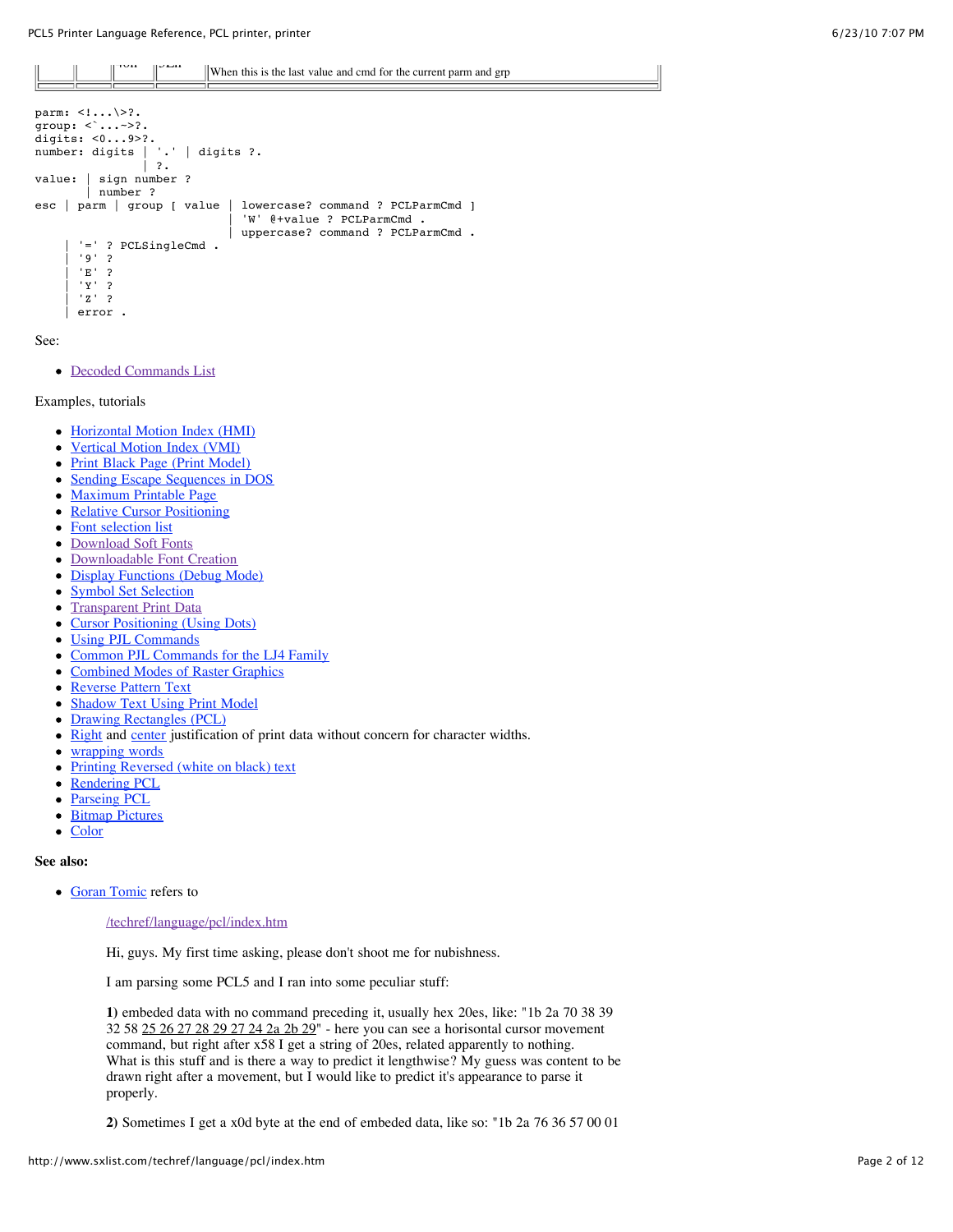08 08 08 08 **0d**" Sometimes it's on the end of unpredicted data I mentioned in 1), like so: "1b 2a 70 31 38 33 32 58 29 27 24 2e 2f 30 24 **0d**" It appears other places too, like right after exit from PJL and entrance to PCL following the x0a(newline) byte, like so(PJL is ascii for clarity): "@PJL ENTER LANGUAGE=PCL 0a **0d**". What is this byte for and can I predict it's appearance?

[James Newton of Massmind](http://www.sxlist.com/techref/member/JMN-EFP-786/index.htm) replies: *x0d is a carriage return. The stuff in the 20's are ASCII control characters. See: [ASCII](http://www.sxlist.com/techref/ascii.htm)*[+](http://www.sxlist.com/techref/login/default.asp?req=/techref/update.asp%3Fact=reply%26url=/techref/language/pcl/index.htm%26id=40339.752349537)

 $+$ 

Osvaldo [Marques, Jr of DIS-Desenvolvimento e Implantação de Sistemas](http://www.sxlist.com/techref/member/OM-DIS-XEA/index.htm) Ltda refers to [/techref/member/OM-DIS-XEA/pcltotxt.htm](http://www.sxlist.com/techref/member/OM-DIS-XEA/pcltotxt.htm)

C program to convert a pcl image file to text for editing and to convert the edited text file to a pcl image file again.

- <http://www.lter.umn.edu/tools/t1013.html>Some code to print bitmaps to PCL and to extract bitmaps from  $PCL_{\pm}$
- [http://www.hp.com/cposupport/printers/support\\_doc/bpl02705.html](http://www.hp.com/cposupport/printers/support_doc/bpl02705.html) Common PCL commands  $\bullet$

## Questions:

• Goran [Tomic](http://www.sxlist.com/techref/member/GT-goran-/index.htm) asks:

Hi, guys. My first time asking, please don't shoot me for nubishness.

I am parsing some PCL5 and I ran into some peculiar stuff:

**1)** embeded data with no command preceding it, usually hex 20es, like: "1b 2a 70 38 39 32 58 25 26 27 28 29 27 24 2a 2b 29" - here you can see a horisontal cursor movement command, but right after x58 I get a string of 20es, related apparently to nothing. What is this stuff and is there a way to predict it lengthwise? My guess was content to be drawn right after a movement, but I would like to predict it's appearance to parse it properly.

**2)** Sometimes I get a x0d byte at the end of embeded data, like so: "1b 2a 76 36 57 00 01 08 08 08 08 **0d**" Sometimes it's on the end of unpredicted data I mentioned in 1), like so: "1b 2a 70 31 38 33 32 58 29 27 24 2e 2f 30 24 **0d**" It appears other places too, like right after exit from PJL and entrance to PCL following the x0a(newline) byte, like so(PJL is ascii for clarity): "@PJL ENTER LANGUAGE=PCL 0a **0d**". What is this byte for and can I predict it's appearance?

[James Newton of Massmind](http://www.sxlist.com/techref/member/JMN-EFP-786/index.htm) replies: *x0d is a carriage return. The stuff in the 20's are ASCII control characters. See: [ASCII](http://www.sxlist.com/techref/ascii.htm)*[+](http://www.sxlist.com/techref/login/default.asp?req=/techref/update.asp%3Fact=reply%26url=/techref/language/pcl/index.htm%26id=40339.752349537)

#### [+](http://www.sxlist.com/techref/login/default.asp?req=/techref/update.asp%3Fact=reply%26url=/techref/language/pcl/index.htm%26id=40332.1465046296)

• Peter [Silversmith](http://www.sxlist.com/techref/member/pS-email-U32/index.htm) asks:

"we can create a macro for you given the logos or other text, etc.. you wish to see on the page.+"

THANK YOU for offering to make a macro and code for me. I simply want to put a header (letterhd.bmp) and a footer (letterft.bmp) as an overlay on the top and bottom of a DOS program printer output (ie letterhd on top, then the letter, then letterft on the bottom). I need to the macro to bring in the header - allow the letter, then bring in the footer - which are .bmp files. THANK YOU!

[+](http://www.sxlist.com/techref/login/default.asp?req=/techref/update.asp%3Fact=reply%26url=/techref/language/pcl/index.htm%26id=40318.8217939815) [SPAMsilversmithSTOPspam at ~NOSPAM~email.com](mailto:SPAMsilversmithSTOPspam%20at%20~NOSPAM~email.com) asks:

> I would like to put a letterhead and a footer graphic as an overlay on a dos output letter(.bmp, but I can convert to any format). Please tell me how to do this; the dos program allows sending an initial and ending file command for letter printing, as well as a few custom entered esc sequences during the printing. Thank you!!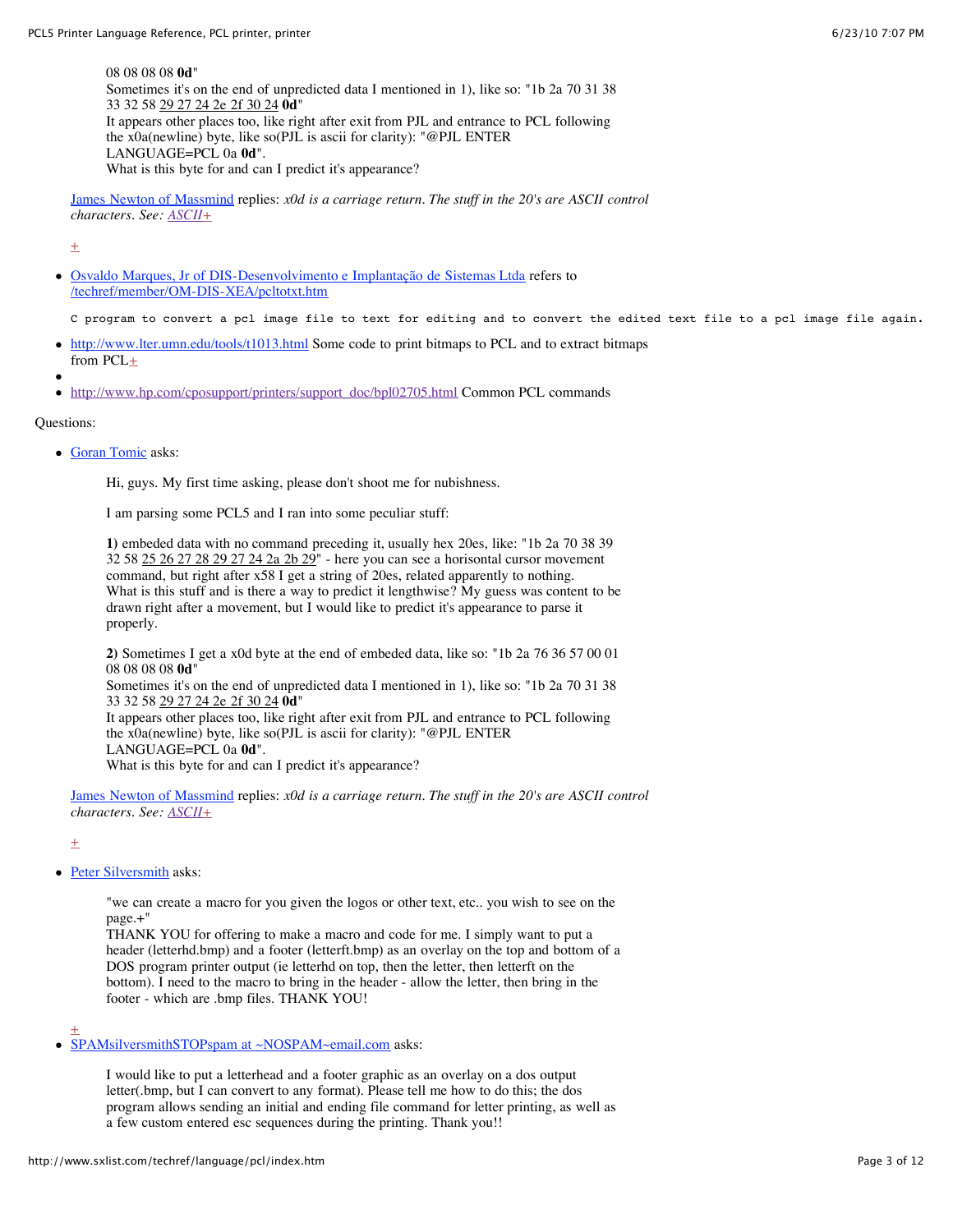[James Newton of Massmind](http://www.sxlist.com/techref/member/JMN-EFP-786/index.htm) replies: *You would need to make a PCL Macro file with the commands to draw the letterhead and footer inside it (see [Macros](http://www.sxlist.com/techref/language/pcl/lj1690.htm)). If your graphic includes a bitmaped logo, you will need to include that as PCL commands (See [Bitmapped Pictures](http://www.sxlist.com/techref/language/pcl/pictures.htm)). The completed macro would then need to be enabled for overlay (&f4X) and will then appear on top of each printed page. It's important to avoid any printer reset or macro commands between the definition and overlay of the macro and the actual print data. Alternatively, we can create a macro for you given the logos or other text, etc.. you wish to see on the page.* $\pm$ 

 $\pm$ 

[SPAMsams\\_innSTOPspam at ~NOSPAM~yahoo.com](mailto:SPAMsams_innSTOPspam%20at%20~NOSPAM~yahoo.com) asks:

Hi, Is it possible to print a string between 2 fixed positions on the paper. I mean even if string is long, cutoff the rest after the end position. If i use Esc\*p500x500Y, it will print full string.

[James Newton of Massmind](http://www.sxlist.com/techref/member/JMN-EFP-786/index.htm) replies: *I think the only way to cut off the end of the string is to "erase" it with an opaque white rectangle after you have already written it out. That's NOT a clean solution, I know... You might try playing with the left and right printable margins...* $\pm$ 

 $\pm$ 

- SPAMmipSTOPspam at ~NOSPAM~saa.com asks: " Is there a way to insert a non-printing string in a PCL file? That is, a "comment"?" [James Newton of Massmind](http://www.sxlist.com/techref/member/JMN-EFP-786/index.htm) replies:
	- *Move the cursor off the right edge of the page and print your comment there.*
	- *Change the fill to white and print where nothing else is printed.*
	- *@PJL REMARK command. (only at the start or end of the print job)*
	- *Download a fake font where the font name is the comment.*
	- *record a macro with the comment as the content and never play it back.*
	- *etc...*
	- $\pm$
	- $\pm$
- [SPAMmaximiliano.geraldoSTOPspam at ~NOSPAM~gmail.com](mailto:SPAMmaximiliano.geraldoSTOPspam%20at%20~NOSPAM~gmail.com) asks: " Hi,

I just want to draw a horizontal line from x1 to x2, but i only found rectangle commands. What PCL command I need to use??

thanks" [James Newton of Massmind](http://www.sxlist.com/techref/member/JMN-EFP-786/index.htm) replies: *A horizontal line is a rectangle with a hight of one pixel. Use the rectangle commands.* $+$ 

[+](http://www.sxlist.com/techref/login/default.asp?req=/techref/update.asp%3Fact=reply%26url=/techref/language/pcl/index.htm%26id=40094.3126967593)

How to write a simple program in pcl language  $\bullet$ 

James [Newton of James Newton's Massmind](http://www.sxlist.com/techref/member/JMN-EFP-786/index.htm) replies: *PCL is not a programming language. It is a printer control language and more generally a page markup language. Having said that, the standard "Hello World" program is:*

EscEHello WorldEscE

*where Esc is replaced with the single ASCII escape character. Variables can be defined and recalled through [macros](http://www.sxlist.com/techref/language/pcl/lj1690.htm). There are no decision statements (such as IF or FOR) other than the number of copies command, the only input is from the host and the only output is to the paper.*[+](http://www.sxlist.com/techref/login/default.asp?req=/techref/update.asp%3Fact=reply%26url=/techref/language/pcl/index.htm%26id=39682.5679976852)

[+](http://www.sxlist.com/techref/login/default.asp?req=/techref/update.asp%3Fact=reply%26url=/techref/language/pcl/index.htm%26id=39681.9381944444)

• [SPAMderek.sawyersSTOPspam at ~NOSPAM~ncsecu.org](mailto:SPAMderek.sawyersSTOPspam%20at%20~NOSPAM~ncsecu.org) asks:

I have been told that I can take a TIFF image file and prefix it with a PCL command to use in an IBM z/Os PCL2AFP conversion tool. What is that command and what exactly do I do with it? We are hoping to be able to use this in batch processing.

James [Newton](http://www.sxlist.com/techref/member/JMN-EFP-786/index.htm) replies: *I do not believe that is correct. There are simularities between the encoding of certain types of TIFF images and the PCL image encoding, but the headers are different so they would have to be stripped from the TIFF before the PCL header is added. Instead, I would look for existing programs that convert images to PCL. [ImageMagick](http://www.imagemagick.org/) is one possibility.*[+](http://www.sxlist.com/techref/login/default.asp?req=/techref/update.asp%3Fact=reply%26url=/techref/language/pcl/index.htm%26id=39529.9619907407)

 $\pm$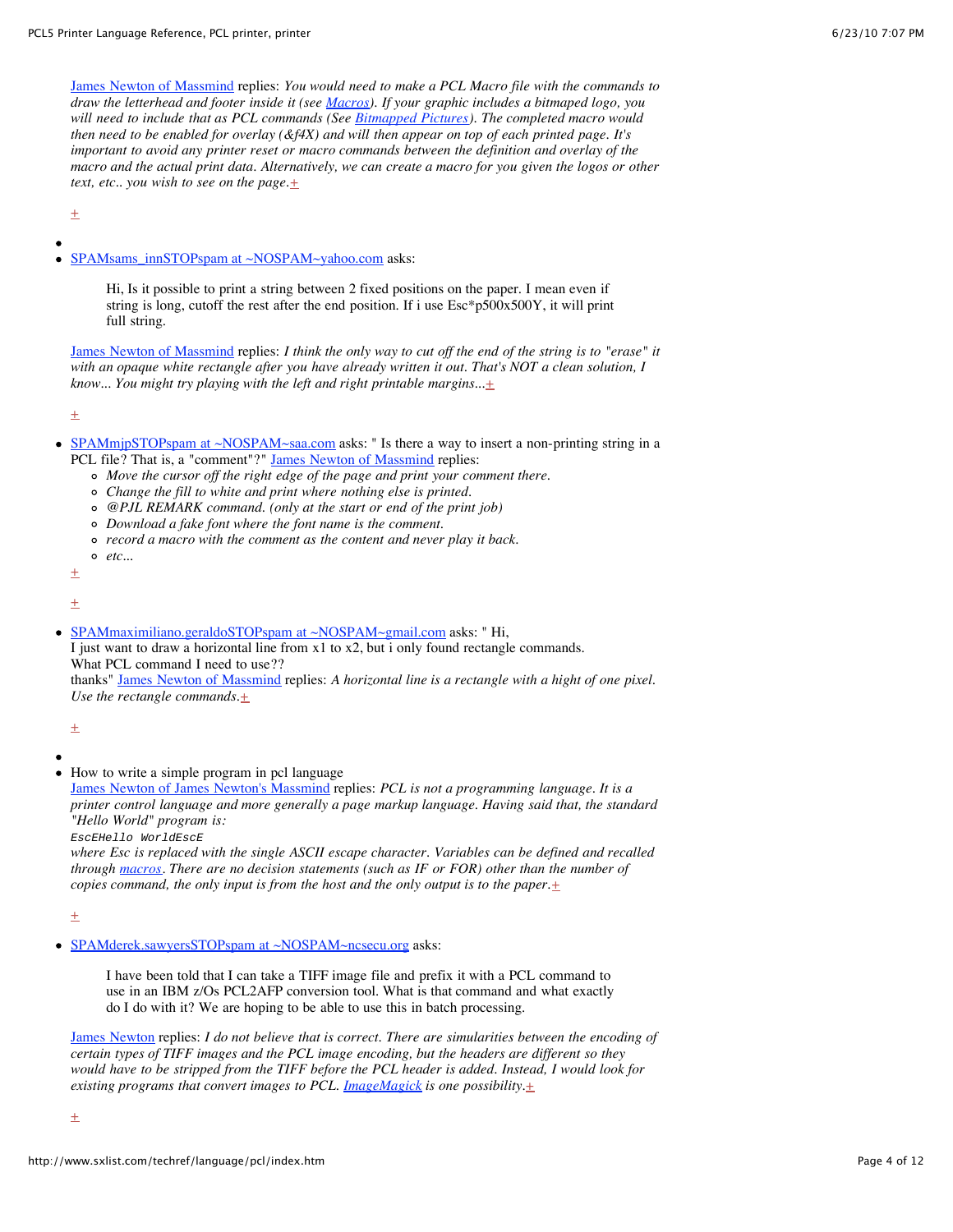- $\bullet$  $\bullet$
- 
- [SPAMkarmelSTOPspam at ~NOSPAM~cwjamaica.com](mailto:SPAMkarmelSTOPspam%20at%20~NOSPAM~cwjamaica.com) asks:

I am using an old dbase5 for dos program and would like to get compressed print from an HP 1320 laserjet.

What PCL sequence should I use for compressed print and then to go back to normal print ?

James [Newton](http://www.sxlist.com/techref/member/JMN-EFP-786/index.htm) replies: *See [The PCL Typeface List](http://www.sxlist.com/techref/language/pcl/fonts.htm) and the entries for Universe Condensed.*[+](http://www.sxlist.com/techref/login/default.asp?req=/techref/update.asp%3Fact=reply%26url=/techref/language/pcl/index.htm%26id=39307.7535185185)

 $\pm$ 

Am trying to print company logo at the top of report. I opened the logo in word and printed to a file and ftp to unix and called that file from report. It is printing fine but skips a page. How can I solve that - skipping of page after printing the logo? James [Newton](http://www.sxlist.com/techref/member/JMN-EFP-786/index.htm) replies: *Any commands at the end of the logo file or the beginning of the print job that specify page setup (orientation, tray, paper size, etc...) will cause a page eject between. Remove the job setup from the mail print job and rely on the page setup at the start of the logo or convert the logo to a pcl macro and insert a macro call in the main*  $job. \pm$ 

 $++$  $++$ 

#### • [SPAMHaasmSTOPspam at ~NOSPAM~wishmail.net](mailto:SPAMHaasmSTOPspam%20at%20~NOSPAM~wishmail.net)

For a report made by a system that can only output text files, I want to create squares around some text areas using PCL. However when I try to change the horizontal cursor position, nothing happens. A square would only show top, bottom and left lines. I tried this using  $\&$ a#H, \*p#X and  $\&$ a#C. I use PCL reader software or direct to a HP2550Lj printer. Any suggestions on what could cause this?

\*p900x600Y \*c600a6b0P \*p900x600Y \*c6a600b0P \*p900x1200Y \*c606a6b0P \*p1500x600Y \*c6a600b0P

James [Newton](http://www.sxlist.com/techref/member/JMN-EFP-786/index.htm) replies: *Ah, yes, common error. The issue is the carriage returns and line feeds between the codes. Each CR/LF returns the cursor to the left edge of the page. Putting all the codes on one line fixes the problem.* $\pm$ 

[+](http://www.sxlist.com/techref/login/default.asp?req=/techref/update.asp%3Fact=reply%26url=/techref/language/pcl/index.htm%26id=39317.2144328704)

## [SPAMiantSTOPspam at ~NOSPAM~mailbox.co.uk](mailto:SPAMiantSTOPspam%20at%20~NOSPAM~mailbox.co.uk) asks:

How do I type the same character (or pattern) twice without moving the cursor on or stepping the paper on? We are trying to use PCL in a final year project at university to print a mask for an integrated circuit application where exact registration between the printed layers will be critical... We are not very familar with PCL and HP don't seem to want to help. Many thanks

James [Newton](http://www.sxlist.com/techref/member/JMN-EFP-786/index.htm) replies: *I'm not sure I understand what you mean by "moving the cursor on" but I assume you want the cursor to stay in or return to the place it was before you typed the character. I also don't understand how that applies to registration between layers. However...*

- You can save the cursor position before and restore it after each character with the &f#S commands.
- A carrage return without a line feed will return the cursor to the start of the line without advancing down the page if you have end of line termination set to &k0G.
- $\circ$  The cursor can be returned to the start of the page with \*p0x0Y after any amount of text has been printed, without triggering a page eject as long as the text does not exceed the bottom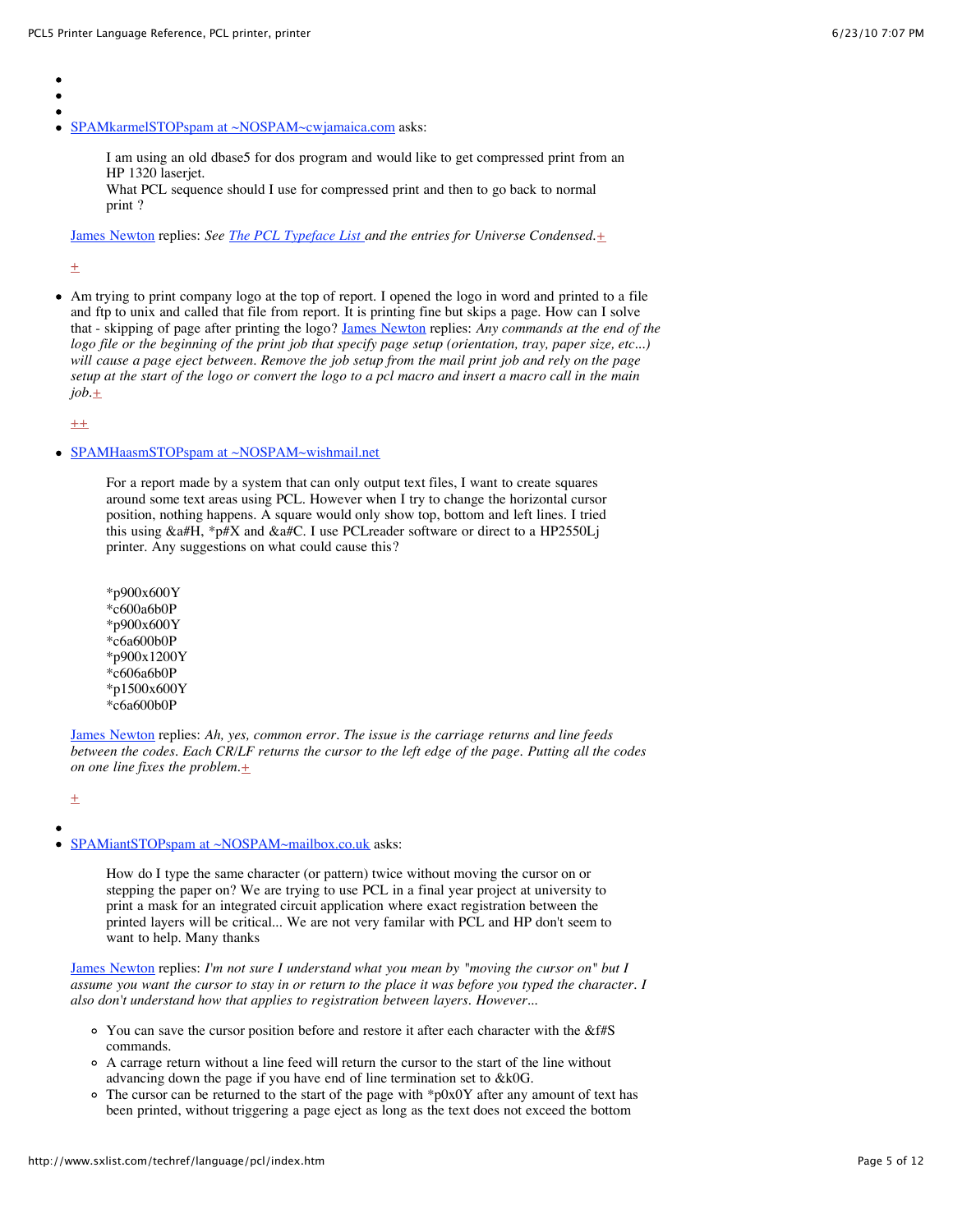- margin of the page.
- $\pm$
- $\pm$

## [SPAMyoung726STOPspam at ~NOSPAM~yahoo.com](mailto:SPAMyoung726STOPspam%20at%20~NOSPAM~yahoo.com) asks:

Hi,

I am wondering whether PCL5 or PCL6 supports CMYK? I understand that PCL supports CMY color space, which means each pixel could have three components, i.e. C, M and Y. Printer might generate a K component by itself. However, if I want to generate the K component and pass to the printer, how to do it? In the other words, how to make the printer take all 4 components (CMYK) for every single pixel of the image?

 $\bullet$ 

 $\bullet$ 

[SPAMmparkSTOPspam at ~NOSPAM~vitria.com](mailto:SPAMmparkSTOPspam%20at%20~NOSPAM~vitria.com) asks:

I am trying to print barcode (interleaved 2 of 5) along with data. I am formatting the data in PCL and submitting it to CUPS, which ultimately routes it to Lexmark T632 printer. I am able to print the text data, but cannot create barcode with interleaved 2 of 5.

I am not sure I am asking the right question?

Any input or guidance will help.

Thanks,

James [Newton](http://www.sxlist.com/techref/member/JMN-EFP-786/index.htm) replies: *PCL doesn't have any inherent ability to print barcodes. If the printer has a font, you need to find the PCL code to select it (print a typeface list from the printer front panel) and then send that before the data. 2 of 5 also has an encoding that you must deal with. It should be documented with the font or with the font documentation for the printer. There are also some printers (I seem to remember Brother printers) or additions for printers (Barcode JetCaps DIMMs for HP, IIRC) that do all the work for you: Just send the selection code and the data and the encoding is managed automagically. Another way to do it is to write application code that translates the data into PCL area fill commands to draw the barcode directly.*[+](http://www.sxlist.com/techref/login/default.asp?req=/techref/update.asp%3Fact=reply%26url=/techref/language/pcl/index.htm%26id=38855.754525463)

 $\pm$ 

• [SPAMfransSTOPspam at ~NOSPAM~alt92.be](mailto:SPAMfransSTOPspam%20at%20~NOSPAM~alt92.be) asks:

Dear Sirs

I always have used PCL5 but now I need PCL6 for an older DOS program (foxbase). The printer is an HP LaserJet 2840 AIO and does not support PCL5. Just a few commands wil do: changing to ARIAL and back to COURIER and changing the pitch or height of the letter. Many thanks

James [Newton](http://www.sxlist.com/techref/member/JMN-EFP-786/index.htm) replies: *Unlike PCL5 which is basically ASCII printable text with commands added via the escape, PCL6 is ALL commands. E.g. There is a command to print text. I am not aware of any method of supporting PCL6 from a DOS app, but I would love to be proven wrong.*[+](http://www.sxlist.com/techref/login/default.asp?req=/techref/update.asp%3Fact=reply%26url=/techref/language/pcl/index.htm%26id=38846.5805208333)

 $\pm$ 

Thank you. I wanted to know if this behavior is normal. If I send : Esc-12345X@PJL ENTER LANGUAGE=PCL Esc&l8HEsc&s1CEsc&l27A Print something EscEEsc-12345X

it ask for the paper size that is set on the device.

If I exchange &l27A and &s1C: Esc-12345X@PJL ENTER LANGUAGE=PCL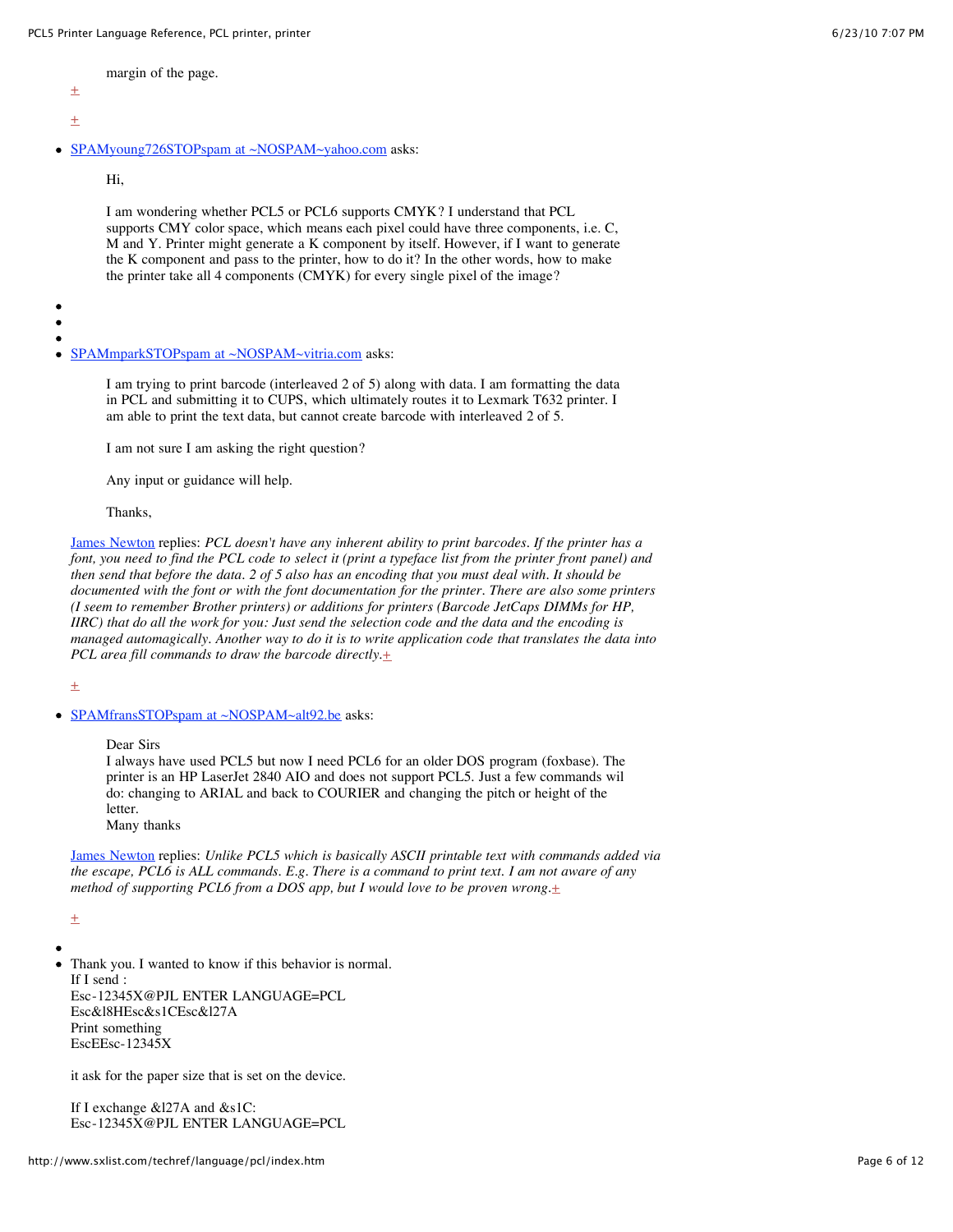Esc&l8HEsc&l27AEsc&s1C Print something EscEEsc-12345X

the printer shows on its display A3 paper needed if the tray is empty or e.g. A4 paper is in the tray. I wanted to know if this is normal for PCL printer, because in the reference manual is nothing mentioned about this. Thanks for your help

Joerg James [Newton](http://www.sxlist.com/techref/member/JMN-EFP-786/index.htm) replies: *This is a function of the printer, above and beyond what language is used to describe the page.*

 $\pm$ 

• Hi,This belongs to the &s1C problem. Thanks for the answer. To answer your question : It doesn't matter if I remove this command or if I set the size command before the &s1C command. In both cases it shows the required page size is missing. If I set SubPageSize to Auto on the device itself, than the device shows the correct page size is missing, even if the &s1C command is send before the &l27A command. Can someone test this on a HP printer? Best regards Joerg James [Newton](http://www.sxlist.com/techref/member/JMN-EFP-786/index.htm) replies: *I don't understand why you mentioned the &s1C command at all? The operation you see is as expected. The printer will look for the page size it has set as the default size to use as a replacement size unless you tell it SubPageSize=Auto.* $\pm$ 

[+](http://www.sxlist.com/techref/login/default.asp?req=/techref/update.asp%3Fact=reply%26url=/techref/language/pcl/index.htm%26id=38765.0219444444)

• Hi, I have a problem. I'm sending an A3 pcl print job to the machine, the selected tray is out of paper, then the device shows the default paper size is missing (set the default to  $8\frac{1}{2}$  X 11 it shows this size ) but it should show A3 paper is missing. I figured out that in the pcl stream the Esc&s1C command is send before the page size Esc&l27A. If I change this all is fine. But the PCL Reference don't specified to send this command in an order. Thanks in advance. James [Newton](http://www.sxlist.com/techref/member/JMN-EFP-786/index.htm) replies: *When you say "change this" do you mean that you are now sending the &s1C after the page size? Or that you removed the &s1C? In any case, it sounds like the &s1C was interferring with the page size, and that is, very certainly, something that is not documented and quite interesting.*[+](http://www.sxlist.com/techref/login/default.asp?req=/techref/update.asp%3Fact=reply%26url=/techref/language/pcl/index.htm%26id=38764.4255092593)

 $\pm$ 

#### [SPAMmayotte1STOPspam at ~NOSPAM~cox.net](mailto:SPAMmayotte1STOPspam%20at%20~NOSPAM~cox.net) asks:

I am trying to get a Brother Laser to print from DOS type commands and it seems to accept the PCL5 commands but never prints the data. What does it take to get the data to actually print. All of the examples show ...data here... and I assume its just normal ascii data. Can someone please tell me if this is true.

James [Newton](http://www.sxlist.com/techref/member/JMN-EFP-786/index.htm) replies: *It isn't clear from your question if a page actually comes out of the printer. If not, you need to send a page eject command. If so, then the only things I can suggest are that the text has been positioned off the printable area, an opaque white area fill has covered over the text, that the size has been set very small (e.g. 1 point) or that the pattern transparency or color have been set such that the text is not visable. Also, make sure you are using a printer that actually supports PCL directly. Many low end units are "WinPrinters" which depend on the host to render the PCL into a bitmap which is all the printer understands how to print.* $\pm$ 

 $\pm$ 

[SPAMbc0113STOPspam at ~NOSPAM~list.ru](mailto:SPAMbc0113STOPspam%20at%20~NOSPAM~list.ru) asks:

What does the flag '9' mean in PE command? The 'Introduction to HP-GL/2 Vector Graphics' says that the flag in PE command can be '>' '<' ':' '=' '7'. So I've found a prn file which contains 'PE9=' command. How could it be explained?

• [Roland](http://www.sxlist.com/techref/member/RS-schramlsoft-C/index.htm) Stein asks:

Hello, i have a problem with PCL. I try to set the cursor to a horizontal position to align amounts along the decimal comma (invoices). But i dont find any about this problem in the HP-Documentations or Internet. Ist there a way to align amounts correctly? Is it possible to set the horizontal position not only left?

James [Newton](http://www.sxlist.com/techref/member/JMN-EFP-786/index.htm) replies: *See [Right justification of](http://www.sxlist.com/techref/language/pcl/justright.htm) text*[+](http://www.sxlist.com/techref/login/default.asp?req=/techref/update.asp%3Fact=reply%26url=/techref/language/pcl/index.htm%26id=38664.6188194444)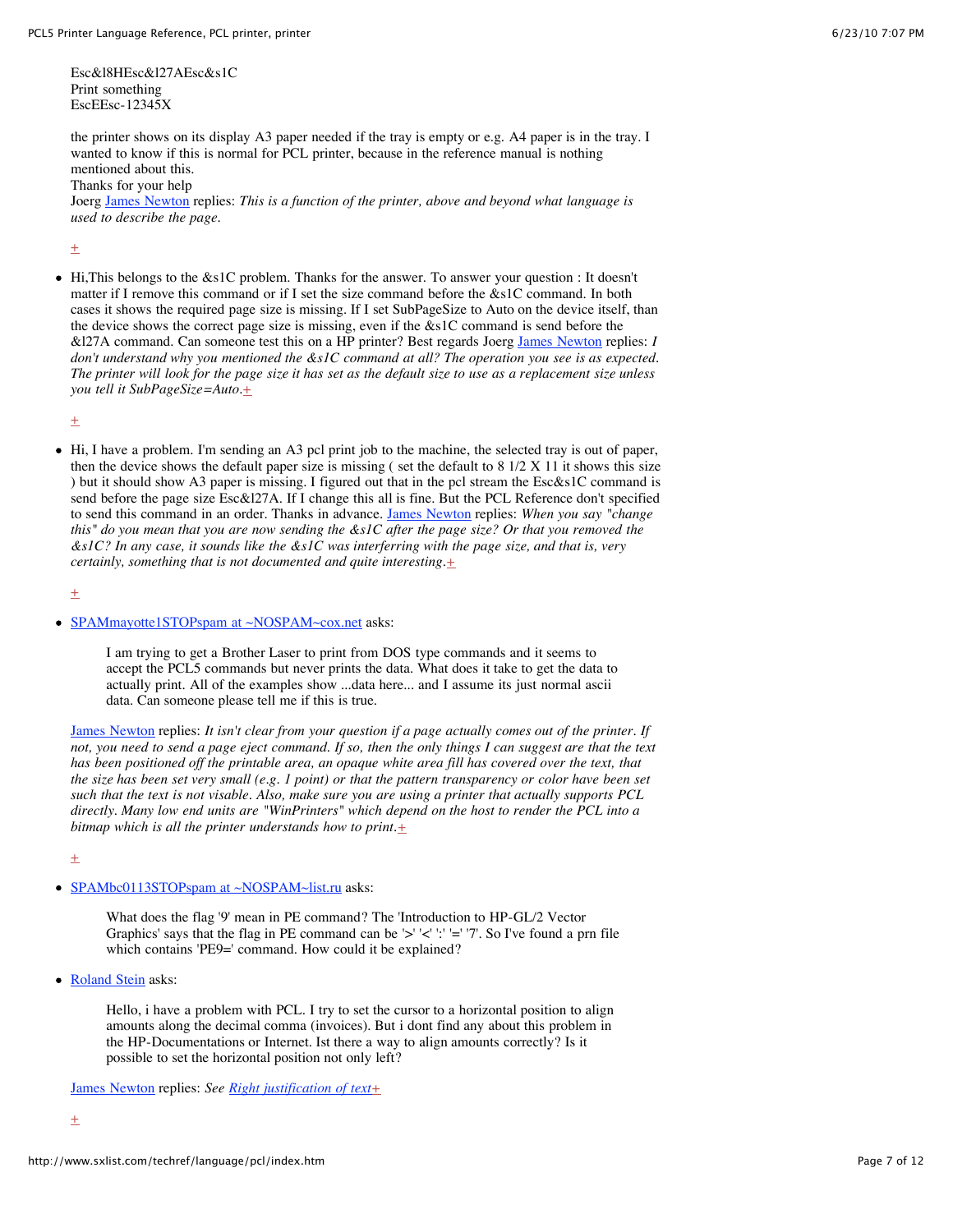- I have tried the Escr-4U, Esc\*v2S to set foreground color on the HP Business Inkjet 1200, but that doesn't work. It doesn't speak the original PCL. Can anyone help, thanks ! James [Newton](http://www.sxlist.com/techref/member/JMN-EFP-786/index.htm) replies: *Consult the technical manual for that printer. It is available from HP.com.*  $\pm$ 
	- $\pm$

 $\pm$ 

I am trying to run a fix program to take out extra blank pages, which are added in an automated process for putting together a document from many different places in a database. Unfortunately, reorganizing the database to take out the extra Print resets and/or page breaks is not an option.

On to the question, what, if any, is the difference in the position a cursor starts on the next page [between a printer reset \(ec E\) followed by a cr /](http://www.sxlist.com/techref/member/JMN-EFP-786/index.htm) lf and a page break followed by cr / lf? James Newton replies: *None as far as I know.*[+](http://www.sxlist.com/techref/login/default.asp?req=/techref/update.asp%3Fact=reply%26url=/techref/language/pcl/index.htm%26id=38469.9231481481)

[+](http://www.sxlist.com/techref/login/default.asp?req=/techref/update.asp%3Fact=reply%26url=/techref/language/pcl/index.htm%26id=38469.5996527778)

• [SPAMinfotechSTOPspam at ~NOSPAM~precisioncompanies.com](mailto:SPAMinfotechSTOPspam%20at%20~NOSPAM~precisioncompanies.com) asks:

<http://www.hitachi-printingsolutions.us/techsup/manuals/DDP92/PCL.pdf> UPDATE FOR YOUR SITE: FOUND AT: http://www.hitachi-printingsolutions.us/techsup/manuals/DDP92/PCL.pdf UPDATE:

Pixel Placement

ESC 1 [#] R This command determines how pixels are rendered in images. Two models are used for rendering pixels when an image is placed on paper: 0 Grid Intersection Model 1 Grid Centered Model This command can be invoked multiple times during a page. It has no effect except to

switch the model being used for imaging.

James [Newton](http://www.sxlist.com/techref/member/JMN-EFP-786/index.htm) replies: *Thank you for noting that. I believe that is actually a typographical error in the hitachi documentation. The HP docs list that as ESC \* l # R which is more believable and seem to work on my printers. In either case, this command was missing from my list, so I appreciate your adding it.*[+](http://www.sxlist.com/techref/login/default.asp?req=/techref/update.asp%3Fact=reply%26url=/techref/language/pcl/index.htm%26id=38442.7380092593)

 $\pm$ 

• [SPAMshredSTOPspam at ~NOSPAM~mail.ru](mailto:SPAMshredSTOPspam%20at%20~NOSPAM~mail.ru) asks:

Hi, thank you for the answer and forgive me but I'm again here with a question. I can't get a circle by the command CL in HP-GL/2 mode (nothing happens, nothing is printed). The listing INSP1PA2400,2500EW500,0,360; works but the listing INSP1PA2400,2500CL500; doesn't. I'm doing timing tests, so using one command instead of another can make a difference. Could you please help me one more time. Thank you. Dina Sukhanova

• [SPAMshredSTOPspam at ~NOSPAM~mail.ru](mailto:SPAMshredSTOPspam%20at%20~NOSPAM~mail.ru) asks:

I have written my own file on PCL-language. It works: prints 800 lines and cirles in Hp-GL/2 mode, but only on one page. How can I add transferring to a new page. Actually it should be 10 pages. My task is to test different printers. Thank you in advance. Good luck in your job. Dina Sukhanova

James [Newton](http://www.sxlist.com/techref/member/JMN-EFP-786/index.htm) replies: *Just exit HP-GL mode, add a formfeed character (ASCII 12) or any PCL page setup command.*[+](http://www.sxlist.com/techref/login/default.asp?req=/techref/update.asp%3Fact=reply%26url=/techref/language/pcl/index.htm%26id=38209.7421759259)

[+](http://www.sxlist.com/techref/login/default.asp?req=/techref/update.asp%3Fact=reply%26url=/techref/language/pcl/index.htm%26id=38208.292025463)

[SPAMneelSTOPspam at ~NOSPAM~netusa1.net](mailto:SPAMneelSTOPspam%20at%20~NOSPAM~netusa1.net) asks:

I need ability to use PCL for NUMBER OF COPIES in an MS-WORD document. Any help would be appreciated. I can't find anything from MS-WORD (other than the option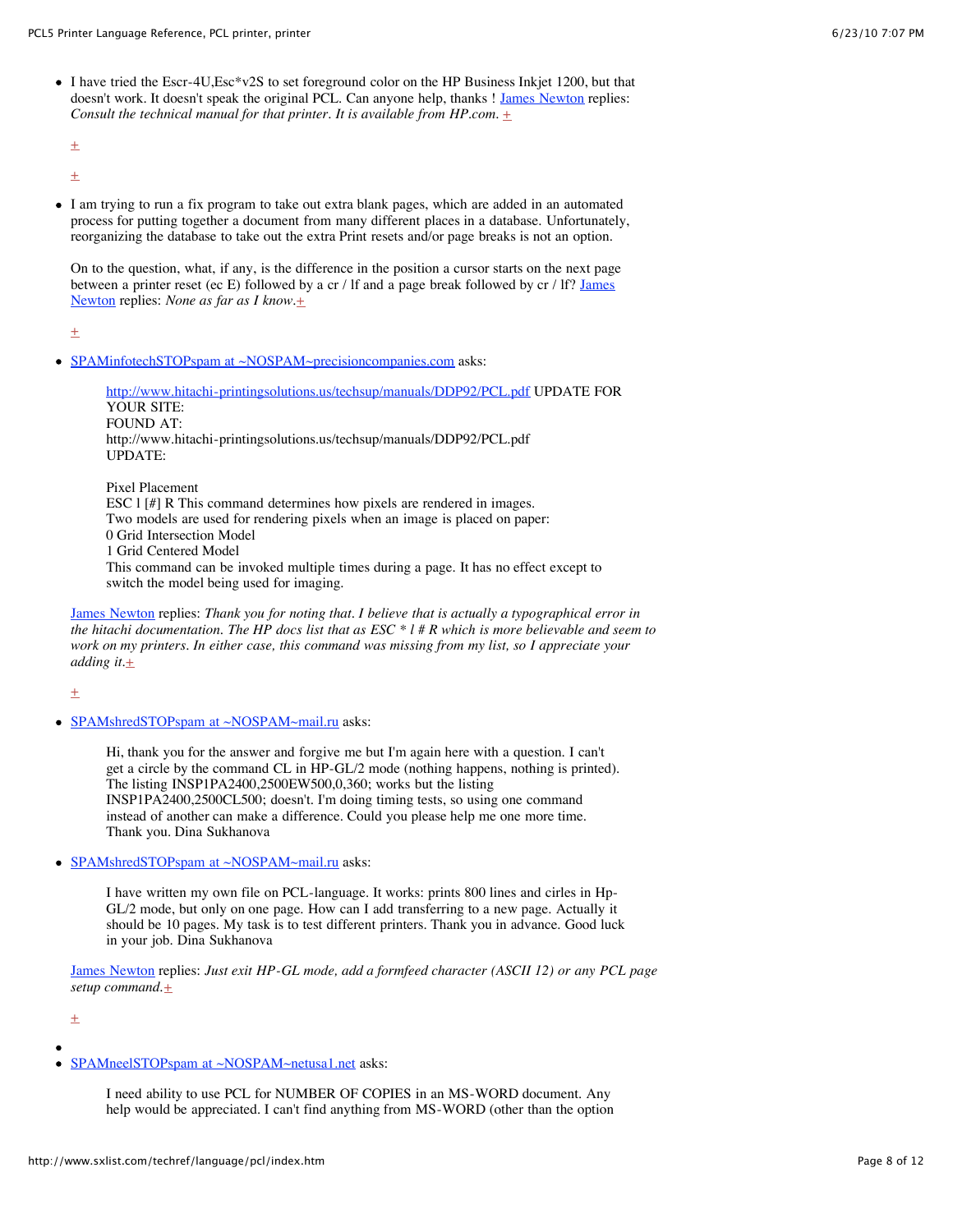when printing).

James [Newton](http://www.sxlist.com/techref/member/JMN-EFP-786/index.htm) replies: *Any PCL command for number of copies that you place inside the document will probably be over-ridden by Word when it prints, but the command is esc&l#X.*[+](http://www.sxlist.com/techref/login/default.asp?req=/techref/update.asp%3Fact=reply%26url=/techref/language/pcl/index.htm%26id=38040.836087963)

 $\pm$ 

- 
- 
- [SPAMmesSTOPspam at ~NOSPAM~jenkon.com](mailto:SPAMmesSTOPspam%20at%20~NOSPAM~jenkon.com) asks:

I am trying to ptint labels on a paper source that is 12 inches long. I can use most of the paper but at the bottem of the page it stik the last two inches. This then move that part of the page to the next page. Is thier a command that will allow me to set the page length to 12 inches or a set of command that will do this.

[James Newton](http://www.sxlist.com/techref/member/JMN-EFP-786/index.htm) replies: *You should be able to send the <sup>e</sup> sc&l3A command to set the page size to legal (14") then avoid printing past 12".* $\pm$ 

 $\pm$ 

[SPAMplastic-surgeonSTOPspam at ~NOSPAM~prodigy.net](mailto:SPAMplastic-surgeonSTOPspam%20at%20~NOSPAM~prodigy.net) asks: " I am looking for the decimal conversion of the following codes: Esc\*r3U ESC\*v1S for Red text Esc\*v0S EscE to reset back to black text Jerome Klein" [James Newton](http://www.sxlist.com/techref/member/JMN-EFP-786/index.htm) replies: *Esc is 27. The rest are listed in the [ASCII](http://www.sxlist.com/techref/ascii.htm) chart.*[+](http://www.sxlist.com/techref/login/default.asp?req=/techref/update.asp%3Fact=reply%26url=/techref/language/pcl/index.htm%26id=37755.6431365741)

[+](http://www.sxlist.com/techref/login/default.asp?req=/techref/update.asp%3Fact=reply%26url=/techref/language/pcl/index.htm%26id=37718.725150463)

[SPAMje.keatingSTOPspam at ~NOSPAM~sfs-creative.co.uk](mailto:SPAMje.keatingSTOPspam%20at%20~NOSPAM~sfs-creative.co.uk) asks: " Can I use PCL commands to  $\bullet$ submit to a printer a start command to use a specific Truetype font and then to stop and default back to another font. " [James Newton](http://www.sxlist.com/techref/member/JMN-EFP-786/index.htm) replies: *You can select a font to the secondary font and then use the shift in and shift out ASCII codes to switch back and forth.* $\pm$ 

[+](http://www.sxlist.com/techref/login/default.asp?req=/techref/update.asp%3Fact=reply%26url=/techref/language/pcl/index.htm%26id=37677.3058796296)

• [SPAMjohnclaiborneSTOPspam at ~NOSPAM~altec-inc.com](mailto:SPAMjohnclaiborneSTOPspam%20at%20~NOSPAM~altec-inc.com) asks: "When different symboles (Other than the original letters in the text) are being used for each letter.... What determines the substituted symboles ? " [James Newton](http://www.sxlist.com/techref/member/JMN-EFP-786/index.htm) replies: *The whim of the programmer. In most cases, it is based on the order of appearance of the symboles in the original print job.* $\pm$ 

 $\pm$ 

[SPAMbottujmSTOPspam at ~NOSPAM~agf.fr](mailto:SPAMbottujmSTOPspam%20at%20~NOSPAM~agf.fr) asks: " Hello, I got the sequence "1B 2A 70 2B 30 58" (Esc  $*$  0x70 + 0x3058) in a PCL file. Can so tell me what is its meaning ?

" James [Newton](http://www.sxlist.com/techref/member/JMN-EFP-786/index.htm) replies: *Refferring to the [ASCII](http://www.sxlist.com/techref/ascii.htm) chart, 1B 2A 70 2B 30 58 is Esc\*p+0X which is effectively a "NOP" or null operation. It does nothing. The \*p command is for cursor positioning. The X at the end indicates that this will affect the X (horizontal) position of the cursor. The + sign means that the change will be relative to the current position and the value 0 changes the position by 0/300ths (or 0/600ths if you are at 600dpi, etc...) of an inch. So... no change. If it was Esc\*p+1X then the cursor would advance to the right one pixel. Esc\*p-1X would move the cursor one pixel to the left. Esc\*p0X would move the cursor to the left edge of the printable area. As to why someone would add that in a PCL file? I would guess that the PCL was generated by a program and that the program was too dumb to know that it didn't have to "move the cursor zero places" when it happened to already be at the desired location.*[+](http://www.sxlist.com/techref/login/default.asp?req=/techref/update.asp%3Fact=reply%26url=/techref/language/pcl/index.htm%26id=37629.4667592593)

 $\pm$ 

• [SPAMMaxx920STOPspam at ~NOSPAM~excite.com](mailto:SPAMMaxx920STOPspam%20at%20~NOSPAM~excite.com) asks:

I have this bat file I created using the code under Drawing Rectangles (PCL),when I run it I get this message '<-' is not recognized as an internal or external command operable program or batch file. Not sure what I am doing wrong, I have tried it with and w/o the \*, putting a space before the \* and after \*, I even placed '>prn at the end of every line. I have window 2000 as my OS can this be the problem. (I also tried it not using the dos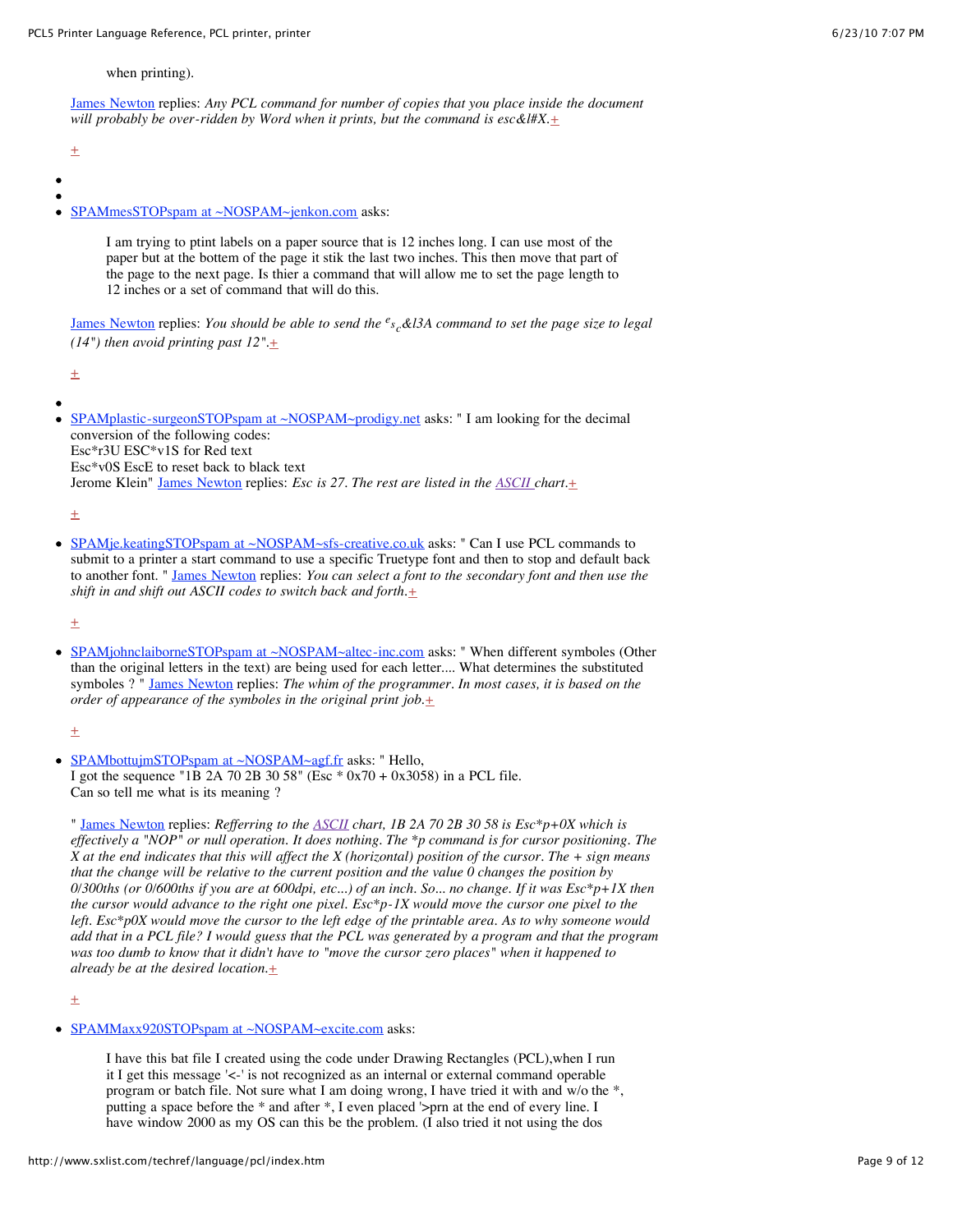editor and got the same results.

[James Newton](http://www.sxlist.com/techref/member/JMN-EFP-786/index.htm) replies: *Try this in your .BAT file:*

echo hello > prn

*then if that prints something to the printer, use the instructions at Using DOS EDIT on an IBM PC to [set up test files to enter the PCL commands from the Drawing Rectangles](http://www.sxlist.com/techref/language/pcl/dosedit.htm) page in place of the word "hello". Remember, the Ec character is not really and "E" and a "c". In DOS EDIT, it will appear as a left pointing arrow.[+](http://www.sxlist.com/techref/login/default.asp?req=/techref/update.asp%3Fact=reply%26url=/techref/language/pcl/index.htm%26id=37624.9957986111)*

 $+$ 

• [SPAMgjanosSTOPspam at ~NOSPAM~email.ro](mailto:SPAMgjanosSTOPspam%20at%20~NOSPAM~email.ro) asks:

Hello I have a PCL problem . I have a PCL file and I want to extract the text from it . Like : at position 10,10 I have : "This is the beginning" ..... 10,100 : "This is the end" Is this possible ? I am totally beginner in PCL , and as I saw the file doesn't contain the characters I want to print instead some graphical stuff.

[James Newton](http://www.sxlist.com/techref/member/JMN-EFP-786/index.htm) replies: *Based on your description (especially the part about the text not being present in the file) I would guess that the fonts are being downloaded and that different symboles (other than the original letters in the text) are being used for each letter.*

*This is very (VERY) difficult to extract text from. You might try [http://www.pcltools.com](http://www.pcltools.com/) [+](http://www.sxlist.com/techref/login/default.asp?req=/techref/update.asp%3Fact=reply%26url=/techref/language/pcl/index.htm%26id=37625.0096990741)*

 $\pm$ 

[SPAMrswamSTOPspam at ~NOSPAM~rstover.com](mailto:SPAMrswamSTOPspam%20at%20~NOSPAM~rstover.com) asks:

I am trying to create invoices for 4si and 8000n printers. I am getting the invoice form/macro loaded and called correctly with data, but would like more. It seems I cannot select to load the form first and then the data, it always does it data then form. Can this be corrected? I would also like a watermark to print on top/below the form and data. Is the a way to get this done?

[SPAMphn737STOPspam at ~NOSPAM~hotmail.com](mailto:SPAMphn737STOPspam%20at%20~NOSPAM~hotmail.com) asks: " What is the command to send pcl file to a printer but does not actually printout onto paper."

[James Newton](http://www.sxlist.com/techref/member/JMN-EFP-786/index.htm) replies: *Answer: See the macro commands listed above:* [+](http://www.sxlist.com/techref/login/default.asp?req=/techref/update.asp%3Fact=reply%26url=/techref/language/pcl/index.htm%26id=37625.0096990743)

[+](http://www.sxlist.com/techref/login/default.asp?req=/techref/update.asp%3Fact=reply%26url=/techref/language/pcl/index.htm%26id=37400.4518055557)

Comments:

[SPAMdarrenwSTOPspam at ~NOSPAM~foliosociety.com](mailto:SPAMdarrenwSTOPspam%20at%20~NOSPAM~foliosociety.com)

Hi there, I am tring to print some boxes on my page and the printer (laserJet 5000N) does not seem to recognise the box commands: 048= p900x2100Y 049= c100a100b0P I convert the to char 27, the printer just prints "900x2100Y" and "100a100b0P". I have tried the GL/2 commands and they work although with the absolute positioning starts from bottom left hand corner. Thanks for your informative site.

[James Newton of Massmind](http://www.sxlist.com/techref/member/JMN-EFP-786/index.htm) replies: *the correct commands are \*p and \*c. You are missing the* "\*". $\pm$ 

 $\pm$ 

[SPAMalphonse.jamesSTOPspam at ~NOSPAM~nestgroup.net](mailto:SPAMalphonse.jamesSTOPspam%20at%20~NOSPAM~nestgroup.net)

I working on printer driver. I am trying to print bitmap on HP 930c PRINTER. I would like to get esc sequence to print the same. [ I tried Esc  $*$  b  $#V$  sequence, but not working] .Please help

James [Newton of James Newton's Massmind](http://www.sxlist.com/techref/member/JMN-EFP-786/index.htm) replies: *Try sending the following: esc\*t300R followed by esc\*b8WU3//@~@~ about 30 times. You should see a nice black and white pattern that looks something like:*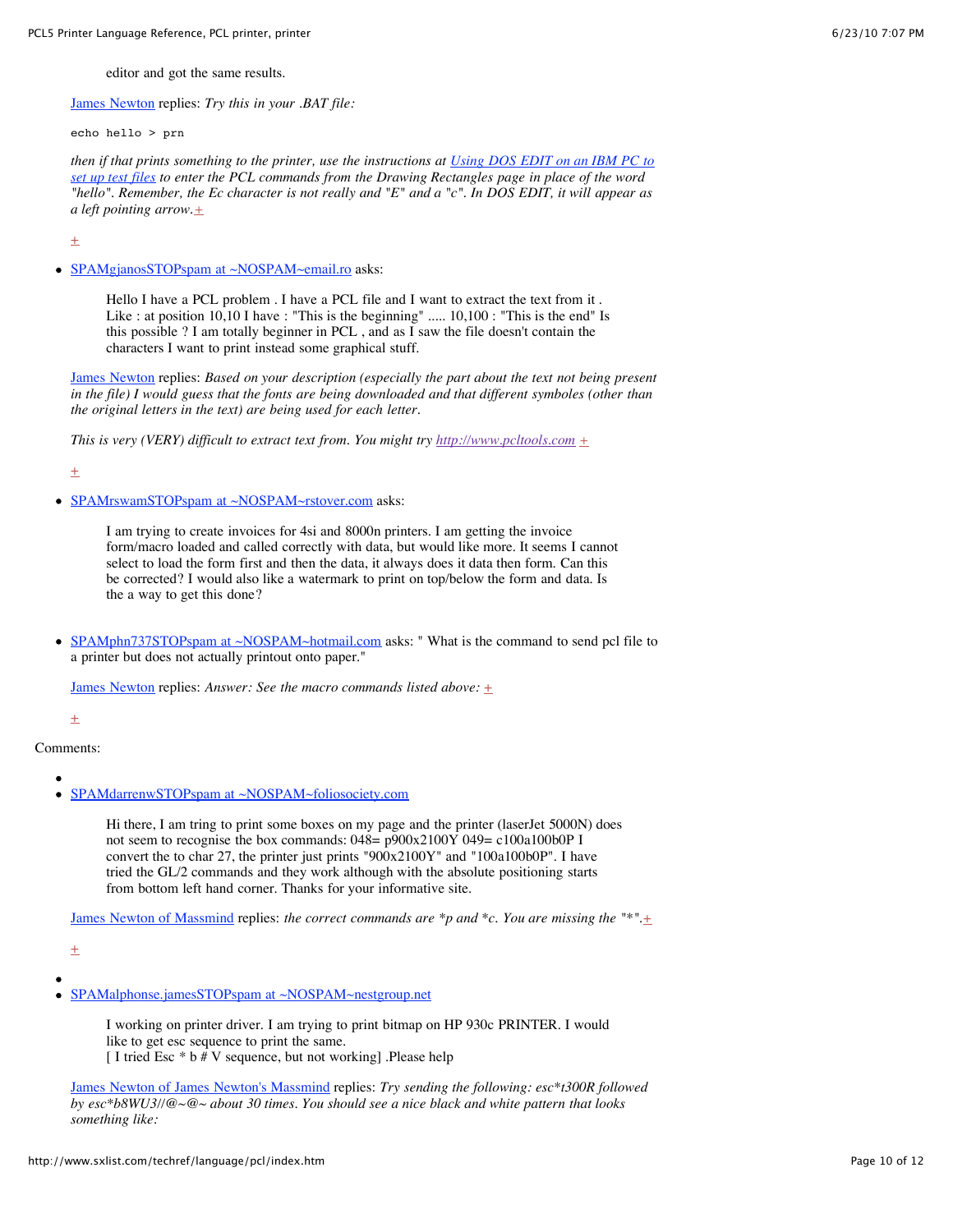W W W W WW WW W WWW W WWW W WWWWWWW W WWWWWWW

Basically this is a pattern of fine vertical lines that get thicker to the right. For more see the page on printing [pictures in PCL](http://techref.massmind.org/techref/language/pcl/pictures.htm)[.+](http://www.sxlist.com/techref/login/default.asp?req=/techref/update.asp%3Fact=reply%26url=/techref/language/pcl/index.htm%26id=39646.4411921296)

 $\pm$ 

- Hello, I wonder if right align is possible with PCL. For example, I have to print value of a variable which it,s length is dfiifernet each time.. James [Newton](http://www.sxlist.com/techref/member/JMN-EFP-786/index.htm) replies: *See [justright.htm.](http://www.sxlist.com/techref/language/pcl/justright.htm)*[+](http://www.sxlist.com/techref/login/default.asp?req=/techref/update.asp%3Fact=reply%26url=/techref/language/pcl/index.htm%26id=39261.5635648148)
	- $\pm$
	-
- $\bullet$
- $\bullet$
- [SPAMstefano.mossaSTOPspam at ~NOSPAM~tiscali.it](mailto:SPAMstefano.mossaSTOPspam%20at%20~NOSPAM~tiscali.it) " I'm gonna add this site to preferites, though  $\bullet$ I still haven't find precisely what I was searching for."  $\pm$
- Brillant Page! Thanks for your time and effort!

Gianni[+](http://www.sxlist.com/techref/login/default.asp?req=/techref/update.asp%3Fact=reply%26url=/techref/language/pcl/index.htm%26id=38785.1459027778)

[SPAMinfotechSTOPspam at ~NOSPAM~precisioncompanies.com](mailto:SPAMinfotechSTOPspam%20at%20~NOSPAM~precisioncompanies.com)

Please note on HP-GL/2: %0A - enter PCL mode (from HP-GL/2)... 0 = Use "RTL" CAP and RTL palette  $1 =$  Use HP-GL/2 pen position & RTL palette 2 = User "RTL" CAP and RTL palette  $3 =$  Use HP-GL/2 pen position & HP-GL/2 palette

What is RTL? Is this PCL?

Blake Turner, infotech@precisioncompanies.com

 $\pm$ 

RTL is the Raster Transfer Language, a subset of PCL. Used to print bitmaps on printers that don't naturally use them (namely plotters which use pens and draw lines).  $+$ 

Code:  $\bullet$ 

Interested:

file: /techref/language/pcl/index.htm, NaNKB (4 imgs) in 0.894s is NaNKBps, updated: 2010/6/10 18:12, local time: 2010/6/23 17:06,

©2010 These pages are served without commercial sponsorship. (No popup ads, etc...).Bandwidth abuse increases hosting cost forcing sponsorship or shutdown. This server aggressively defends against automated copying for any reason including offline viewing, duplication, etc... Please respect this requirement and **DO NOT RIP THIS SITE**. **[Questions?](http://www.sxlist.com/dontripthissite.htm)** Please *DO* link to this page! [Digg it!](http://digg.com/submit?phase=2&url=http://www.sxlist.com/techref%2Flanguage%2Fpcl%2Findex%2Ehtm&title=PCL5+Printer+Language+Reference%2C+PCL+printer%2C+printer)

<A HREF="http://www.sxlist.com/techref/language/pcl/index.htm"> PCL5 Printer Language Reference, PCL printer, printer</A>

| question |
|----------|
| comment  |
| link     |

After you find an appropriate page, you are invited to  $\left(\begin{array}{cc} \text{Post} \\ \text{Post} \end{array}\right)$  your  $\left|\begin{array}{cc} \text{link} \\ \text{preformed text} \end{array}\right|$  to this *[massmind](http://www.sxlist.com/idea/websites.htm)* site! (posts will be visible only to you before review) Just type in the box and press the Post button. ([HTML](http://www.sxlist.com/techref/language/html/index.htm) welcomed, but not the <A tag: Instead, use the link box to link to another page. [A tutorial is available](http://www.sxlist.com/techref/idea/website/codetutorial.htm) [Members](http://www.sxlist.com/techref/private.asp?req=membership) can [login](http://www.sxlist.com/techref/login/default.asp?req=403%3Bhttp%3A%2F%2Fwww%2Esxlist%2Ecom%2Ftechref%2Flanguage%2Fpcl%2Findex%2Ehtm%23form) to post directly, become page editors, and be credited for their posts. **B**  $I|u| \equiv$   $\vee$ 

Did you find what you needed?

- *["Not quite. Look for more pages like this](http://www.sxlist.com/techref/postsearch.asp?from=%2Ftechref%2Flanguage%2Fpcl%2Findex%2Ehtm) one."*
- *"No. I'm looking for:*

Fetch *"*

*["No. Take me to the search page."](http://www.sxlist.com/techref/postsearch.asp)*